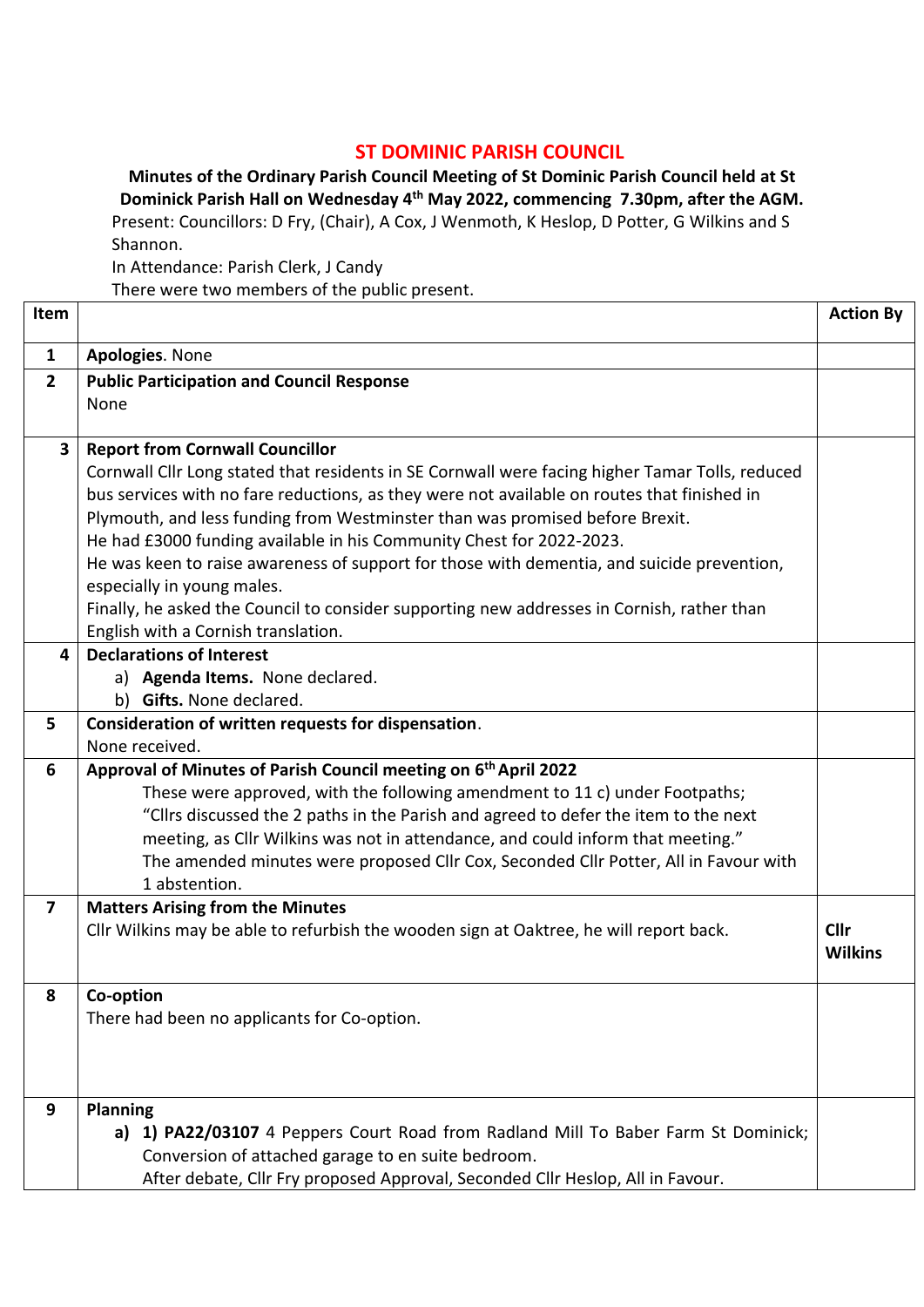|    | 2) PA22/03573 Radland Barn, St Dominick, demolition of derelict pig sties and erection<br>of annexe.<br>After debate, Cllr Fry Proposed Approval, Seconded Cllr Potter, All in Favour.<br>b) There was one Planning Application received after the Agenda had been published;<br>PA22/02696 Blue Skies, Ashton; Minor Amendment to relocate proposed garage.<br>Proposed support by Cllr Wilkins, Seconded Cllr Shannon, All in Favour.<br>c) Decision notice: TPO PA22/0252 Beech Haven, St Dominick, TPO works to 3 trees had<br>been approved.             |                                                      |
|----|---------------------------------------------------------------------------------------------------------------------------------------------------------------------------------------------------------------------------------------------------------------------------------------------------------------------------------------------------------------------------------------------------------------------------------------------------------------------------------------------------------------------------------------------------------------|------------------------------------------------------|
| 10 | <b>Defibrillators</b><br>a) The training event was well attended, and may need to be repeated in future.<br>The Clerk was instructed to write to thank Lynher Training.<br>b)<br>The Clerk was asked to find out if the battery in the door lock of the defibrillator at the<br>c)<br>Who'd needed routine replacement.                                                                                                                                                                                                                                       | <b>Clerk</b><br><b>Clerk</b>                         |
| 11 | Footpaths.<br>a) Cllr Fry agreed to investigate repositioning the closure on the kissing gate.<br>b) The Burcombe Valley footbridge had now been replaced.<br>Cllrs decided not to register any more paths in the Parish as PROWs.<br>c)<br>d) The Council had not yet been formally consulted on the Coast to Coast Trail.                                                                                                                                                                                                                                   | <b>Cllr Fry</b>                                      |
| 12 | <b>Highway Matters</b><br>a) The sign at Oaktree would be inspected with a view to refurbishment.<br>b) The Community Network Panel Highway budget may be able to fund the works to<br>prevent parking on the verge at the School Crossroads, traffic calming on Tipwell Lane<br>and a 20mph limit in part of the village.<br>c) Cornwall Cllr Long had agreed to look at bus bays or double yellow lines by the School<br>Crossroads, as these were Fare Stages, so buses had to currently wait in the middle of<br>the road if they were ahead of schedule. | <b>Cllrs</b><br><b>Potter</b><br><b>&amp;Wilkins</b> |
| 13 | <b>Recreation Ground, Bus Shelter and Telephone Kiosk</b><br>a) Cllrs Cox and Fry reported on the April safety inspections.<br>The Clerk was asked to investigate if fortnightly inspections would suffice.<br>b)<br>The installation of the Play Tractor was imminent.<br>c)<br>The June inspections will be carried out by Cllrs Wenmoth and Potter.<br>d)                                                                                                                                                                                                  | <b>Clerk</b><br><b>Cllrs</b><br>Wenmoth<br>& Potter  |
| 14 | <b>Neighbourhood Development Plan</b><br>The Chair read a report from Kevin Owen, which highlighted sufficient capacity and support.<br>The intention is to set up a steering group and formally lodge the intention to create an NDP<br>and apply for the grant in June                                                                                                                                                                                                                                                                                      |                                                      |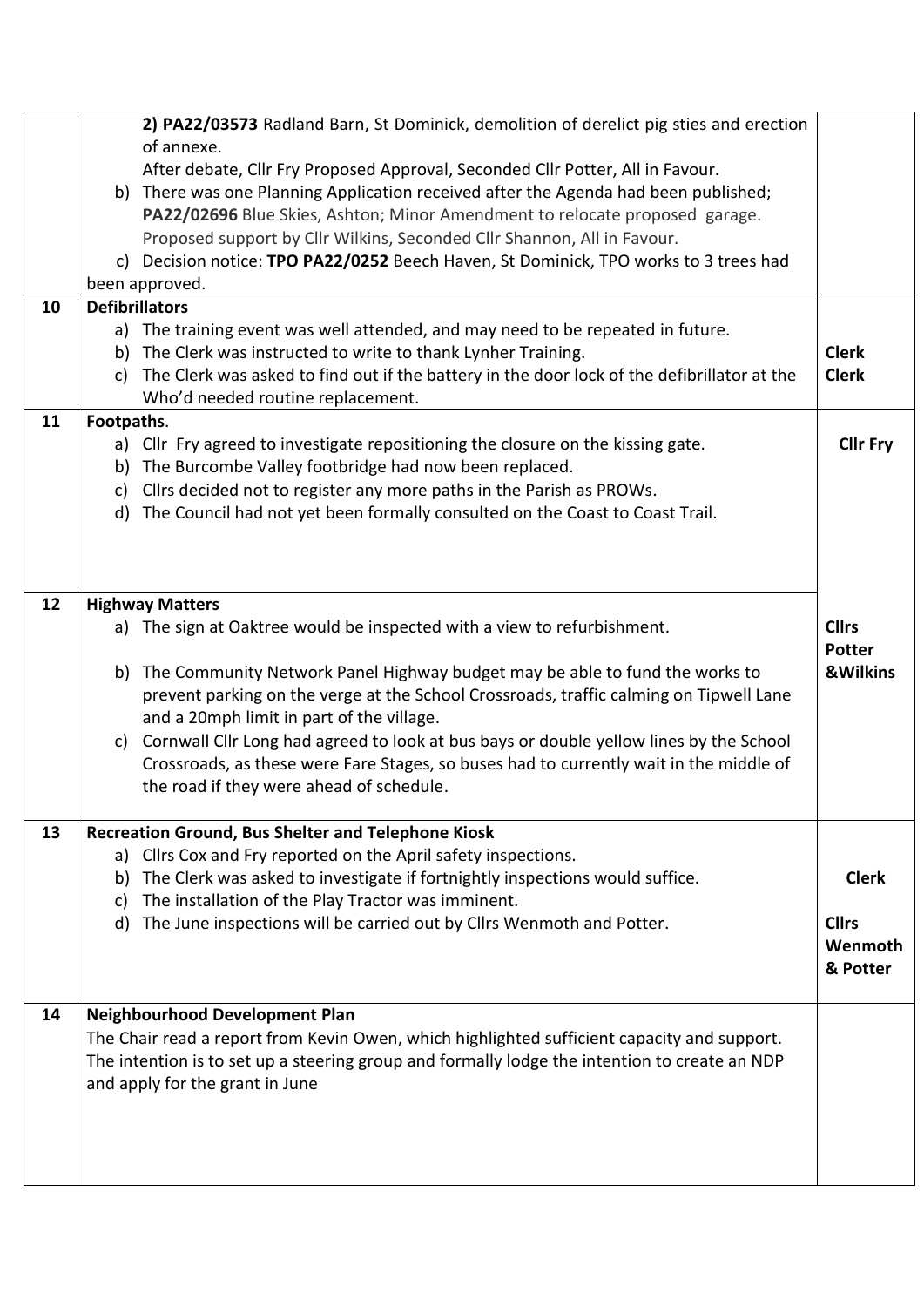| 15 | <b>Reports from Community Groups</b>                                                               |                  |  |  |  |
|----|----------------------------------------------------------------------------------------------------|------------------|--|--|--|
|    | a) Village Hall                                                                                    |                  |  |  |  |
|    | The Plant Sale was arranged for the following Saturday, 7th May.                                   |                  |  |  |  |
|    | The Festivities Group were going to continue to raise funding for the Christmas and                |                  |  |  |  |
|    | Easter celebrations.                                                                               |                  |  |  |  |
|    | A Carbon Dioxide monitor had been fitted to help assess air quality to prevent the                 |                  |  |  |  |
|    | spread of diseases.                                                                                |                  |  |  |  |
|    | An improved fire alarm had been installed.                                                         |                  |  |  |  |
|    | A bell had been fitted to assist with disabled access.                                             |                  |  |  |  |
|    | b) Community Shop                                                                                  |                  |  |  |  |
|    | Plans were progressing to expand the shop space.                                                   |                  |  |  |  |
|    |                                                                                                    |                  |  |  |  |
| 16 | <b>Emergency Plan</b>                                                                              |                  |  |  |  |
|    | The Chair suggested that the item be deferred to choose a working group of Cllrs and               | <b>Cllr Fry</b>  |  |  |  |
|    | residents.                                                                                         |                  |  |  |  |
| 17 | Correspondence                                                                                     |                  |  |  |  |
|    | None.                                                                                              |                  |  |  |  |
|    |                                                                                                    |                  |  |  |  |
| 18 | <b>Jubilee Celebrations</b>                                                                        |                  |  |  |  |
|    | a) The Clerk had liaised with St Dominick School, who intend to present the Jubilee                |                  |  |  |  |
|    | Medallions on Wednesday 3 <sup>rd</sup> June to those in school, with a representative of the      | <b>All Clirs</b> |  |  |  |
|    | Council present. The school would be open on Sunday 5 <sup>th</sup> June to allow parents of those |                  |  |  |  |
|    | children not in school to collect their medallions.                                                |                  |  |  |  |
|    | b) The Chair and Clerk had met with Charmian Saunders to discuss the events programme              |                  |  |  |  |
|    | and check that all events had insurance cover.                                                     |                  |  |  |  |
|    |                                                                                                    |                  |  |  |  |
| 19 | <b>Training</b>                                                                                    |                  |  |  |  |
|    | There were no training requests.                                                                   |                  |  |  |  |
|    |                                                                                                    |                  |  |  |  |
|    |                                                                                                    |                  |  |  |  |
| 20 | <b>St Dominick Parish Newsletter</b>                                                               |                  |  |  |  |
|    | a) Cllr Cox had had discussions with the Editor and Cornwall Council Print Room. A price           |                  |  |  |  |
|    | increase from £21.69 to £41.87 was imminent, to cover increased paper costs and                    |                  |  |  |  |
|    | inflation. The print room have advised that they could produce a 16 page A5 stapled                | <b>Cllr Cox</b>  |  |  |  |
|    | booklet for £61.87. After debate, it was suggested that a new 16 page format is trialled.          |                  |  |  |  |
|    | It was noted that advertising rates had not been increased for many years. Cllr Fry<br>b)          |                  |  |  |  |
|    | proposed that rates for a large box be increased to £37.50, with single line entries in            |                  |  |  |  |
|    | the directory increased to £18.00. This was seconded by Cllr Wilkins, All in Favour.               |                  |  |  |  |
|    | Invoices should be raised at the new rate.                                                         | <b>Clerk</b>     |  |  |  |
|    | The Community Shop and St Dominic School might want to place an advert, or have<br>C)              | <b>Cllr Fry</b>  |  |  |  |
|    | free editorial. Cllr Fry would investigate.                                                        |                  |  |  |  |
|    |                                                                                                    |                  |  |  |  |
| 21 | <b>Finance</b>                                                                                     |                  |  |  |  |
|    | a) The Clerk left the room whilst his Appraisal was discussed. Cllr Potter stated that the         |                  |  |  |  |
|    | Clerk was entitled to a Spinal Point increase to Point 9, which equates to £497.46 per             |                  |  |  |  |
|    | month. He had requested an increase to Spinal Point 12, which equates to £527.91 per               |                  |  |  |  |
|    |                                                                                                    |                  |  |  |  |